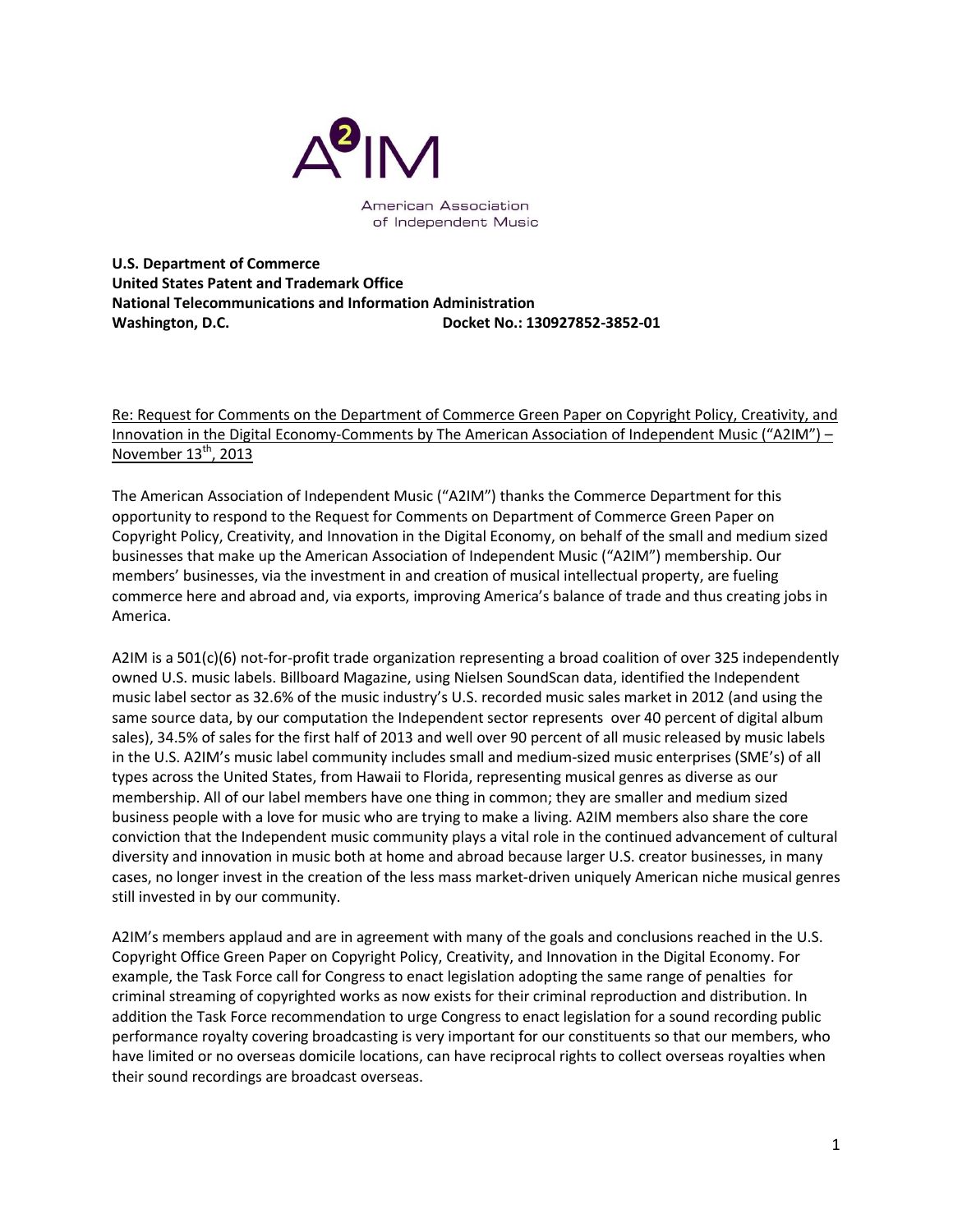# A2IM on Copyrights, the Internet and Innovation

Independent music labels are not Luddites and the Internet has been the great equalizer for us and our ability to create, market, promote, monetize and introduce new music. The Internet has opened up countless opportunities for us and we would not do anything to jeopardize this improved access to music consumers. Additionally, our members have embraced new business models that allow for efficient distribution of music, such as the licensing of free-to-the user streaming services and webcasting, one-price-per-month subscription services, bundled mobile services, new devices, etc. We honestly feel there is no other industry that has embraced new forms of economic and delivery models as completely as the music industry. Many of our members also, on their own terms, choose to give away free content to reward existing fans and cultivate new fans of their label's artists.

That said; our small and medium sized businesses that support the creation of musical Intellectual Property need to be compensated for the creation and promotion of their music to be able to continue to invest and create jobs. A2IM members support the statutory compulsory license mechanism and also license to services that are not covered by compulsory licenses. But our music label community needs to be able to decide which non-statutory services should have our music and at what fair price, and when it is appropriate to give away our music to super-serve our fans, to ensure on an overall basis that we still have viable music label business models.

A good, strong regime supporting copyright ownership also needs to support international commerce by U.S. businesses. In 2005 the U.S.'s share of the international music market was 34%. For 2012, the latest available data, the IFPI reported a U.S. share of worldwide wholesale recorded music revenues of only 27%. For our members, most sales traditionally have been in the U.S. market. However it is now clear that we must expand our reach and we need to look abroad to survive which is what the Administration's National Export Initiative (NEI) is all about, supporting SME's that can grow faster, like our music-loving Indie creators who invest in the music they love and make little in profits as they reinvest, and who can also create exports that can improve our balance of trade as they export American IP know-how. The overall effect is to improve the U.S. balance of trade and create jobs thus becoming a major growth engine for the U.S. economy.

Exports include physical recorded music, digital, mobile, touring, synchronization licenses, etc. with, again, music being that great economic multiplier that fuels areas like musical instrument purchases. We thank the U.S. Government, specifically U.S. Commerce Department ITA and the Small Business Administration for their support of the very successful SME music creator international trade initiatives that have supported A2IM members over the past 18 months.

## Our comments in response the Request for Comments are:

## Operation of the DMCA Notice and Takedown System:

Certain websites continue to consider it "legal" to allow unlicensed copyrighted content to be user-uploaded and posted on their sites while leaving the burden on the copyright owner to monitor these sites and issue "takedown notices" to the sites for each unauthorized posting when the copyright owner becomes aware of unauthorized activity. As the DMCA has currently been interpreted, this has required music labels to become 24/7 takedown notice servers, diverting resources from creating and marketing their artists' music. The harm is compounded by the fact that immediately after a copyright owner serves a takedown notice for Song X by Recording Artist Y, that very song by that very artist could be back up on the same website (this time listed as Song Xy by Recording Artist Yx) with the site still held blameless because they are not considered responsible for that which their users post. This is clearly a loophole that was unintended by those who wrote the DMCA, but is being abused by websites building user audiences and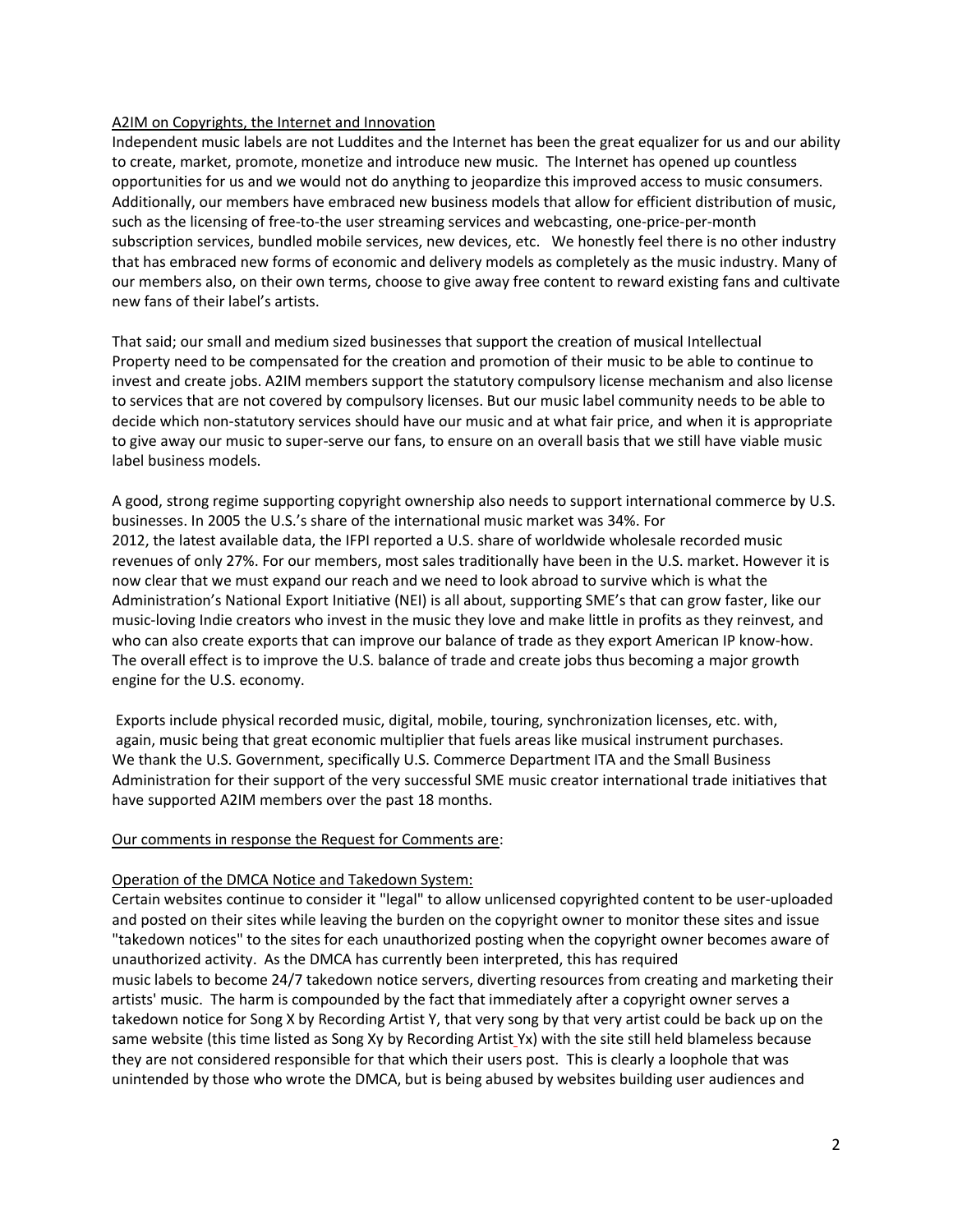substantial businesses on the backs of copyrighted creative works without the authorization from, or often compensation to, the copyright holders.

Until and unless these types of loopholes are closed there will remain an avenue for "legal" piracy under the guise of "user generated" material, when in fact the users are uploading copyrighted material for which they were not involved in the creation process. For independent creators to continue contributing great music for fans they must be fairly compensated and not be forced to spend their time playing Internet Cop under a copyright infringement "whack-a-mole" scenario.

Unfortunately, due to the ever-shrinking overall music market revenue base, A2IM member music labels like our members as SME's simply do not have the financial means or resources to engage in widespread copyright monitoring on the Internet. The time and capital investment required for our community of likeminded, but proudly Independent small business people to monitor the web for usage and take subsequent legal action simply does not exist. A2IM member music labels do not have the financial means or resources to house a stable of systems people and lawyers to monitor the Internet and bombard users with DMCA takedown notices for seemingly endless unlicensed links to our musical copyrights. Our members have limited budgets and whatever revenues and profits they can make are directed toward their primary goals, music creation by their music label's artists and then the marketing and promotion of this music to the American public so they are able to continue this creation process.

For our members, whose livelihoods depend on the ability to license copyrights in a free market, it is essential to have government partners helping to advance a worldwide enforceable regime for the protection of intellectual property copyrights online. This is one of the core pillars of U.S. economic competitiveness in the world, policies that enhance accountability at all levels of the online distribution chain and that deal effectively with unauthorized usages. We are open to discussions as to how to create enforceable best practice requirements and would welcome the opportunity for our membership to participate.

## Government Facilitation of Further Development of On-Line Licensing:

As noted earlier, the Internet has transformed how consumers access music and as creators we have adapted to this change which has been a boon for Independents to reach an expanded and open audience eager to hear our music. In the monetization area, the changes in consumer consumption have presented financial challenges. The value of a copyright must be maintained for the music creation process to continue. We as Independents support the compulsory statutory licensing of music to services such as Pandora, iHeart radio, Sirius/XM and others under the Copyright Royalty Board ("CRB") process of rate setting. It ensures that all sound recording copyrights are created equally and should be paid equally.

This copyright valuation issue cuts directly to the core of A2IM's mission: insuring a fair marketplace for Independents where the value of a song or performance must not be determined by which music label creates or owns the song. If that differential is allowed to stand then Independent labels and artists will always be treated unfairly, as lesser, when there is ample proof that music fans want our music. This is witnessed by the Independent music label community overall market share and the Grammy awards won by our community, including the last five Album of the Year award winners being signed to Independent music labels. CRB rate-setting decisions and the resulting statutory rates ensure that the value of every creator's sound recording is equal, that our members' copyrights are worth as much as any other copyright!

Under an expanded compulsory statutory licensing regime, combined with the music industry development of a robust international rights database, online services will have access to use musical copyrights and be able to have access to a broad array of music and innovate without having to pay higher direct licensing fees, which will result in greater consumer access to music to the fans of our musical copyrights.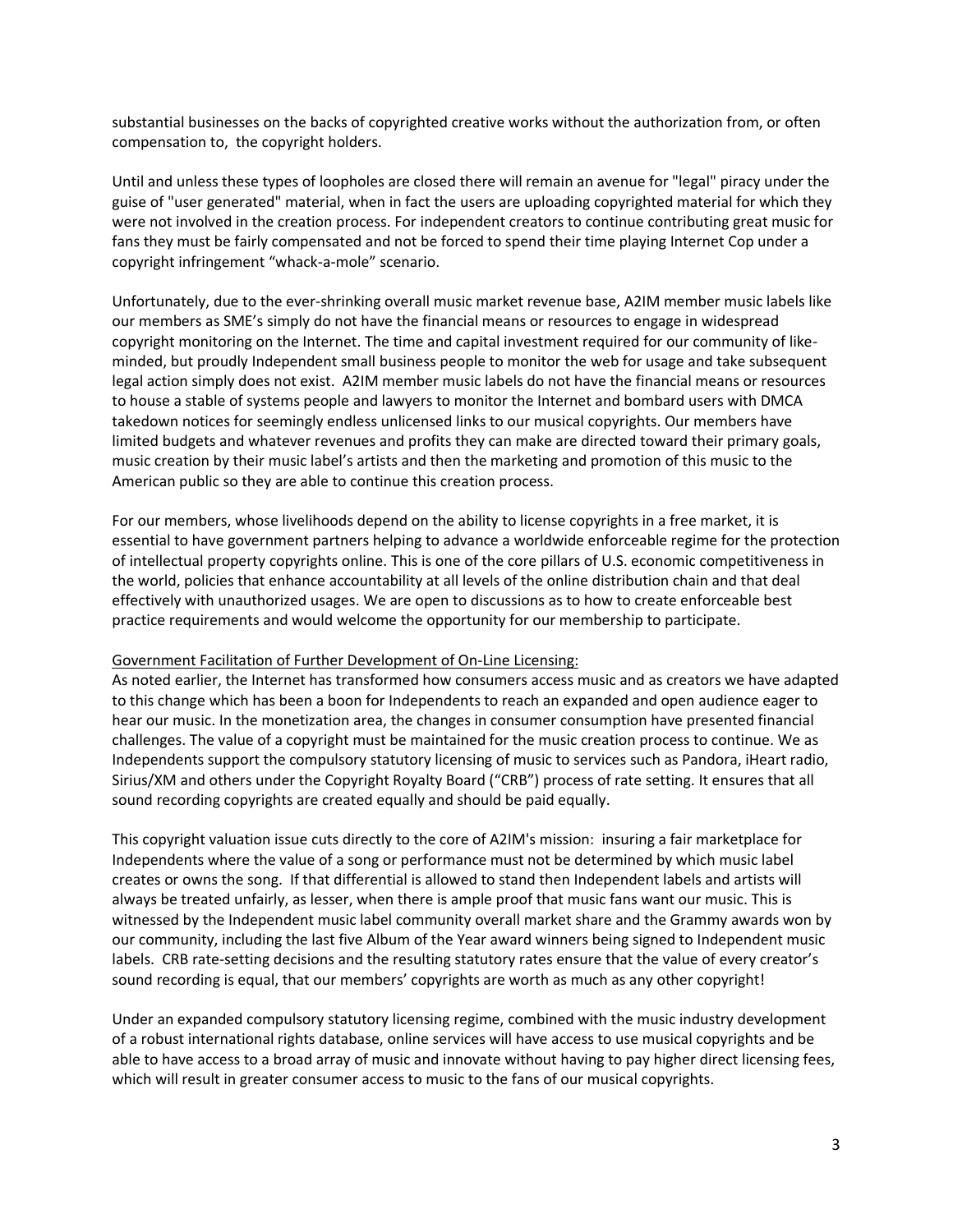# Application of Statutory Damages:

A2IM supports the Task Force's recommendation that Congress enact legislation adopting the same range of penalties for criminal streaming of copyrighted works as now exists for criminal reproduction and distribution. We believe that enforcement and the application of statutory damages should be best directed toward the online services that can implement more stringent access and use controls, using content filtering. These services instead are driving increased consumer traffic toward their websites so consumers can access unlicensed music content. As a result, these services are guilty of secondary liability. The goal of enforcement needs to be to stop unlicensed acquisition of music at its source and these services need to be assessed statutory damages that will impact their businesses. Monetary relief is essential to act as a deterrent for future unlicensed actions. To allow monetization by these services with unlicensed content will serve to undercut the licensed services that incentivize and compensate creators and thus create an unlevel playing field and financial disadvantages for licensed online services paying licensing fees, making it harder for those licensed businesses to survive.

For individual consumers we believe the Task Force-proposed public educational and outreach approach is the correct approach under a graduated response program with an emphasis on educational notice statements to individual infringers, culminating in internet access service interruptions and terminations for those individual repeat infringers who do not respond to the education notice statements.

# Remixes/Orphan Works:

We support the need for preservation and archiving of the rich, diverse music created by our members and the goal that this music is made available, but we believe it should be made available only for fair use for limited display and limited educational reproduction, as part of American cultural history. We see good faith users of this music being able to share this music digitally via bona fide educational institutions, such as public libraries and public museums, all of whom should compensate the music creators. We see these usages as productive and beneficial usages of music for consumers as well as those wishing to include music as part of the educational process, including research. However, there needs to be a verification of the authenticity of these not-for-profit entities. If a museum was created recently and suddenly exists online only for featuring musical works that others may link to, we would not support that type of entity.

A2IM's members are both creators and users of musical works. Based upon our firsthand experience in the finding and licensing of creative works, we question the need to allow exceptions or loopholes as they relate to finding and getting permission to use existing works for purposes of commerce, for use in remixes or otherwise to create a profit. There are numerous existing databases which can be used to find and obtain the permission of creators. That exceptions or loopholes could also make it difficult for creators or owners of creative works to seek easy injunctive relief or, if enacted, would limit their ability to seek reasonable compensation for uses under Orphan Works. This would only further burden legitimate creators when it seems fair that the burden for such uses should rest with the user, not the creator. We do support the creation of licensing mechanisms where remixes can be created under a compulsory licenses, subject to the terms of the license and what musical copyrights are made available.

We note the Task Force's comments on Orphan Works and Mass Digitization noting that A2IM had previously expressed our members' concerns in a filing with the United States Copyright Office dated February 4, 2012 (Docket # 2012-12) where we expressed that, " We are concerned with any process that allows any distribution of our members' musical copyrights for profit; usage should be for only limited display and limited reproduction by a limited list of not-for-profit institutions who contribute toward the preservation of the music being made available."

And related to mass digitization we noted that, "In the music industry our members already deal with many services which infringe upon our members' copyrights on a mass basis, either via creating databases without